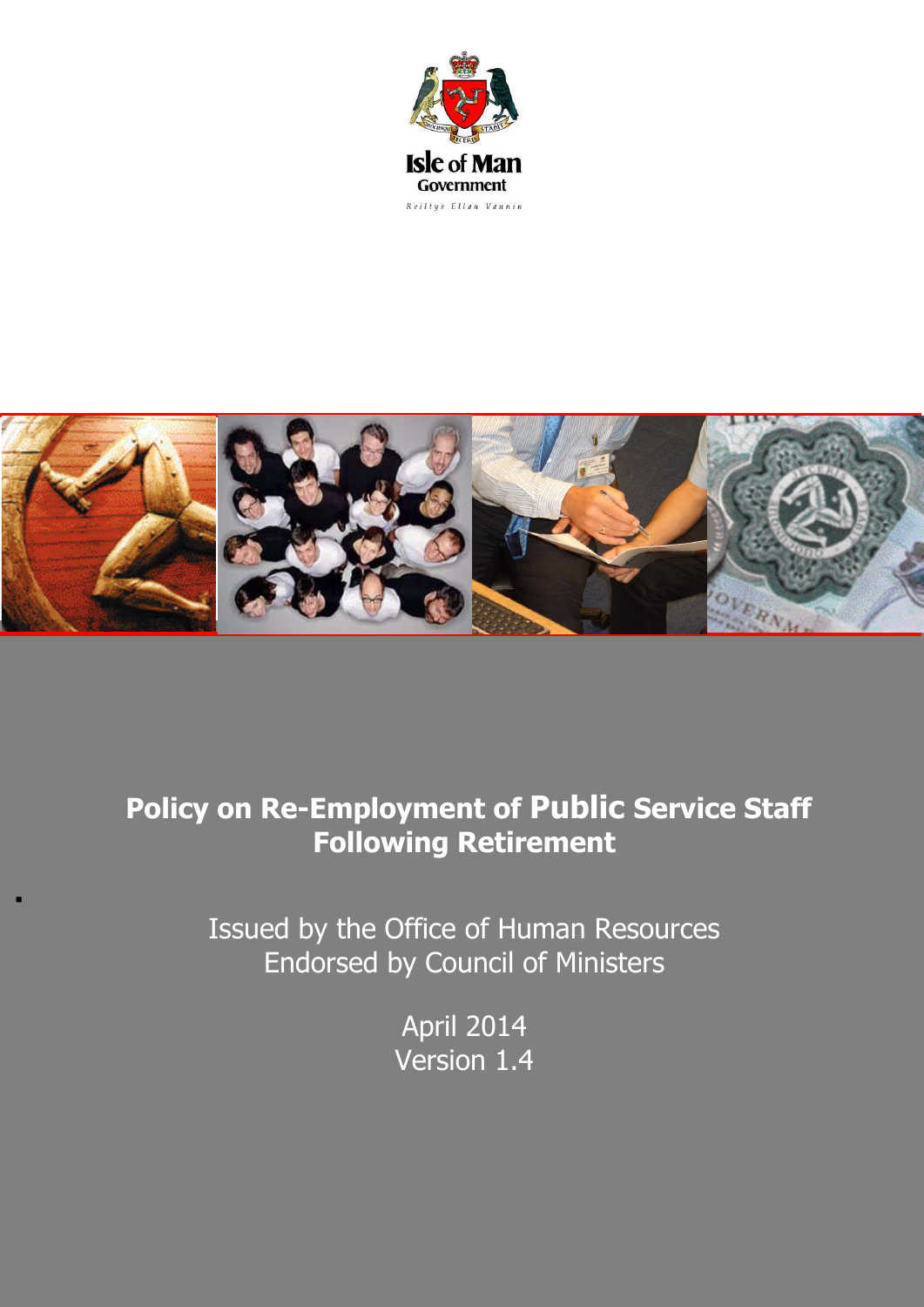# **Policy on Re-Employment of Public Service Staff Following Retirement**

# **1. Policy Statement**

It is Isle of Man Government policy that a staff member's employment in the Public Service will cease on a permanent basis upon their retiring<sup>1</sup>.

This policy sets out principles relating to the re-employment of staff whose employment with the Isle of Man Government has ceased, or is due to cease, and who are in receipt, or due to be in receipt, of retirement scheme benefits.

### **2. Scope**

- 2.1 This policy applies to all staff employed<sup>2</sup> by the Isle of Man Government, Departments, Boards and Offices excluding the following:
	- i. Staff in hard to recruit positions where there is a skills shortage
	- ii. Qualified teachers on the Department of Education and Children Supply Register
	- iii. Registered Nurses on the Department of Health Bank and in the Department of Social Care
	- iv. Doctors on the Department of Health Bank
	- v. Seasonal staff
	- vi. Casual workers
	- vii. School crossing patrol officers, seasonal cycling instructors, sessional lecturers, special needs escorts and any staff who are hard to recruit below the normal retirement age
	- viii. Members of staff reaching their contractual retirement age while engaged on a key project where they have particular expertise that is crucial to its success
		- ix. Consultants or independent contractors, employed on an hourly or daily basis, acting as business advisers for the Department of Economic Development (e.g. the Small Business Start Up Scheme)
		- x. Police Officers with specialist skills (not available internally) to undertake specific time bound projects
	- xi. Staff employed by IOM Post Office (IOMPO) who have reached their contractual retirement age, but who wish to continue in the service of IOMPO (as per IOMPO 2010 transitional arrangements)
	- xii. Teachers awarded Phased Retirement by the Department of Education and Children in accordance with the Rules of the Teachers' Superannuation Order  $2011.<sup>3</sup>$
- 2.2 This list may be changed by the Council of Ministers in accordance with the changing requirements of the Public Service.
- 2.3 Individuals who fall into any of the 'excluded' categories above are not required to follow the recruitment processes set out within this Policy.

<sup>-</sup><sup>1</sup> For the purposes of this policy, **retired** will refer to any individual who is in receipt of retirement scheme benefits <sup>2</sup> This Policy will apply to all IOM Government employees under whichever term and conditions they are

employed/appointed.<br> $3 \text{ This point added}$ 

This point added on 9 April 2014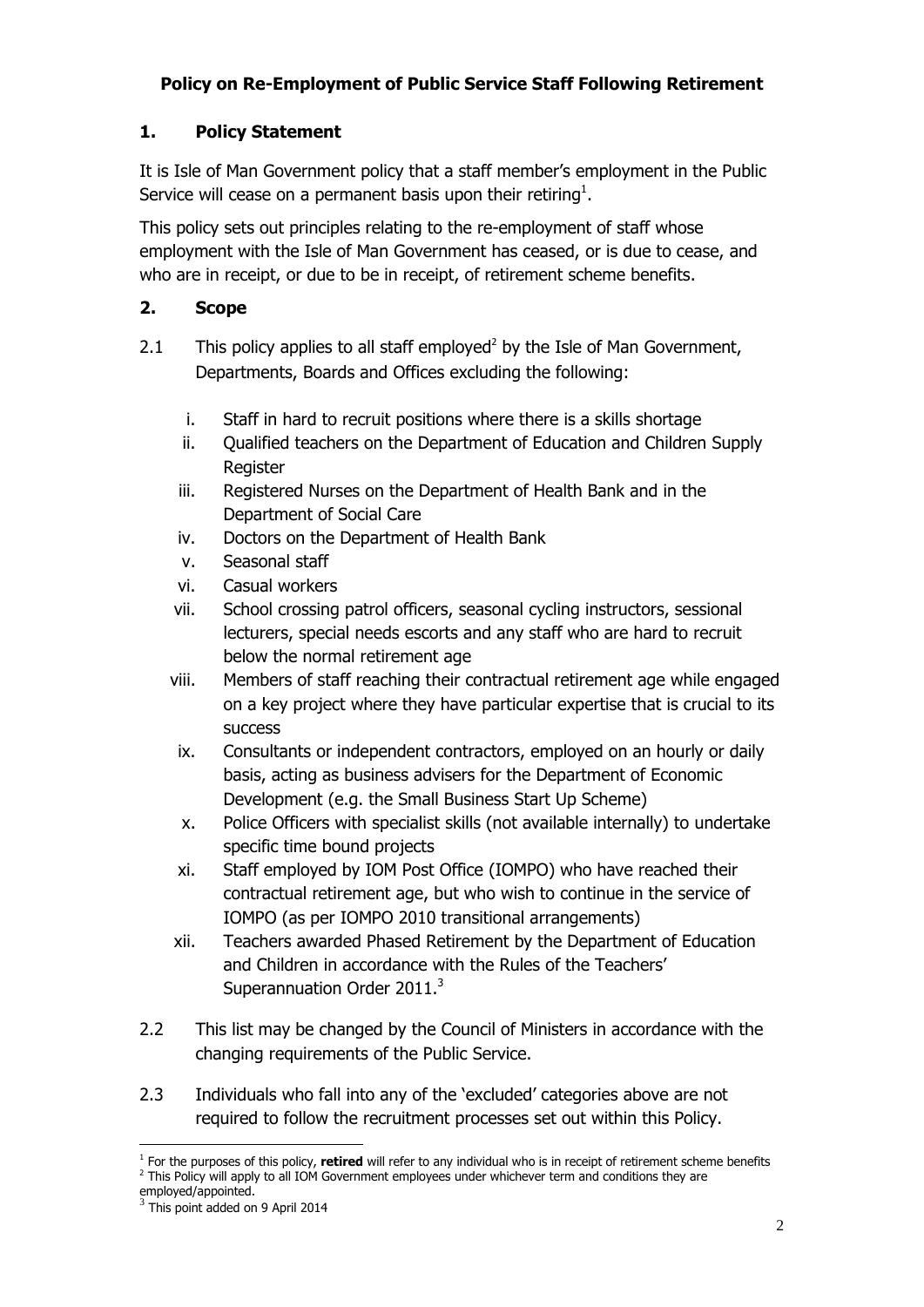2.4 The provisions of this Policy are applicable to all appointments from 1 March 2014.

# **3. Re-employment of Public Service Staff**

- 3.1 A staff member not excepted by virtue of Section 2 above who takes a retirement scheme benefit will not be eligible for re-employment unless approval is given by the Accounting Officer.
- 3.2 These restrictions will also apply to employment by way of a contract for services as an independent consultant or partnership or a company (e.g. personal service company) or any other working relationship.
- 3.3 In determining whether an individual may be re-employed, the Accounting Officer will take into account the following:
	- i. The specific skills, experience and/or qualifications required for performance of the duties of a particular position
	- ii. Whether the employing authority would find it difficult to replace the individual in the short term
	- iii. Whether the individual is involved in a time bound project upon reaching their contractual retirement age, and if so, whether it would be detrimental to the Department, Board or Office for the individual to retire during the course of the project
	- iv. The steps that the organisation has taken to fill the employment opportunity (extent of advertising etc)
	- v. The type, level and conditions attached to any compensation scheme benefit received by the individual when they left the employment of the Isle of Man Government
	- vi. Resource planning and funding
	- vii. Consideration of the business need of the Department, Board or Office at the time of application for a job
	- viii. The individual's past work performance and conduct/absence record
	- ix. The health of the individual and level of attendance
	- x. The impact of re-employing an individual who is retired in respect of succession, preventing promotion or development opportunities for other staff, or the development of the overall workforce diversity profile in relation to the wider community
	- xi. The implications, if any, of potential risk of an individual retaining continuity of employment for employment rights protection purposes (the rules of which are contained in the Employment Act 2006 Schedule 5). For further advice contact the Office of Human Resources or Manx Industrial Relations Service
	- xii. Any other relevant factors

# **4. Appointment Procedures and Considerations**

4.1 A job vacancy in respect of a retiring individual must be advertised and made available to suitably qualified individuals via a process of fair and open